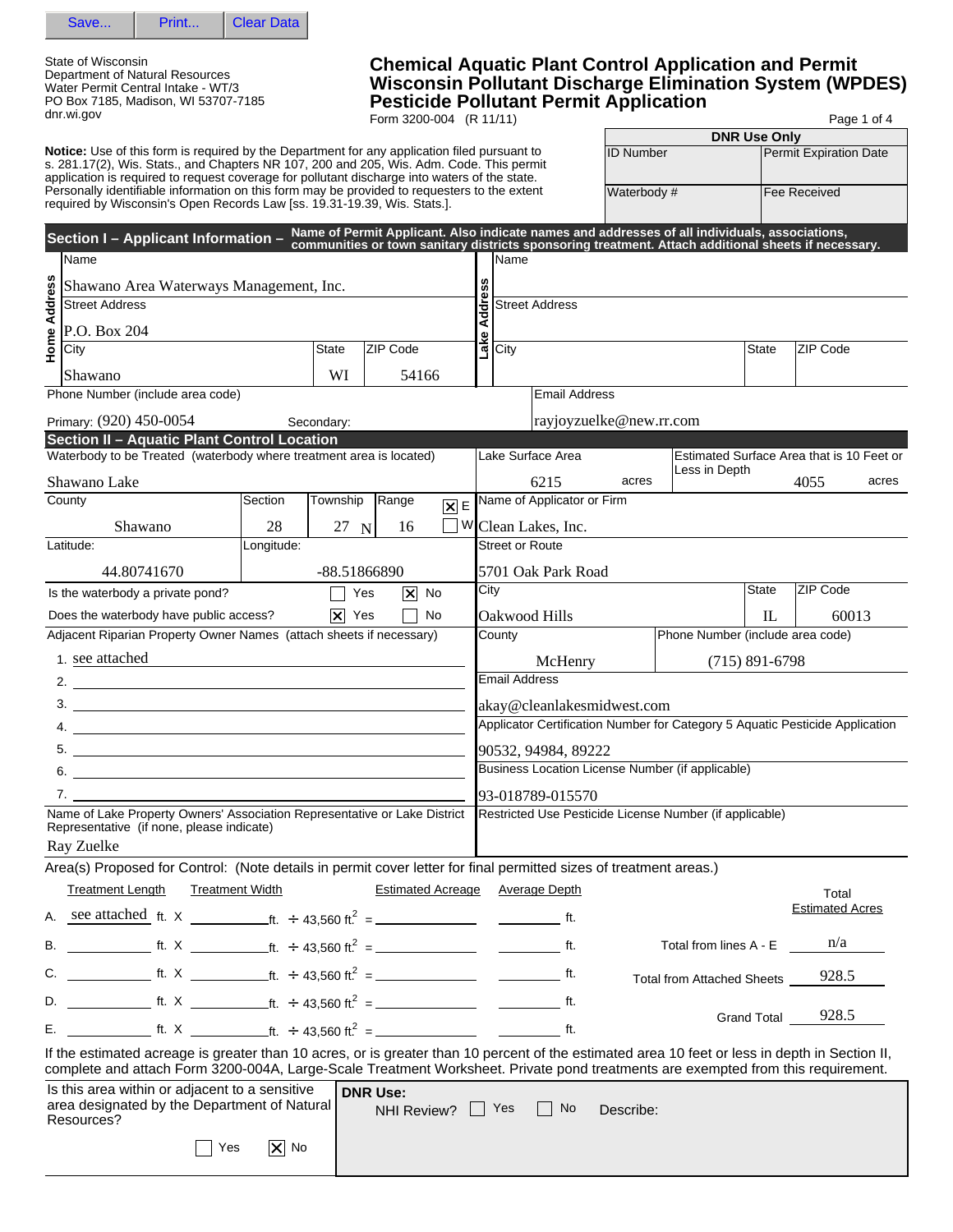# **Chemical Aquatic Plant Control Application and Permit**

|                                                                                                                                                                                                                                                                                                                                                                                                                                                                                                                         | <b>WPDES Pesticide Pollutant Permit Application</b><br>Form 3200-004 (R 11/11)                                                                                                 | Page 2 of 4                                                    |
|-------------------------------------------------------------------------------------------------------------------------------------------------------------------------------------------------------------------------------------------------------------------------------------------------------------------------------------------------------------------------------------------------------------------------------------------------------------------------------------------------------------------------|--------------------------------------------------------------------------------------------------------------------------------------------------------------------------------|----------------------------------------------------------------|
| <b>Section III - Fees</b>                                                                                                                                                                                                                                                                                                                                                                                                                                                                                               |                                                                                                                                                                                |                                                                |
| 1. s. NR 107.11(1), Wis. Adm. Code, lists the conditions under which the permit fee is limited to the \$20 minimum charge.<br>2. s. NR 107.11(4), Wis. Adm. Code, lists the uses that are exempt from permit requirements.<br>3. s. NR 107.04(2), Wis. Adm. Code, provides for a refund of acreage fees if the permit is denied or if no treatment occurs.<br>4. Fee calculations:<br>(round up to nearest whole acre, to maximum of 50 acres.)<br>50<br>If proposed treatment is $\leq$ 0.25 acre, acreage fee is \$0. | Basic Permit Fee (non-refundable) \$<br>20.00<br>If proposed treatment is over 0.25 acre, calculate acreage fee:<br>acres $X$ \$25 per acre = \$ 1250.00<br>1250.00<br>1270.00 |                                                                |
| $\overline{\times}$<br>Site Map: Attach a sketch or a printed map of lake indicating area and dimensions of each individual area where plant control is<br>desired and flow of surface water outside treatment area. Also show location of property owners riparian to and adjacent to the<br>treatment area. Attach a separate list of owners and corresponding treatment dimensions coded to the lake map, if necessary.                                                                                              |                                                                                                                                                                                |                                                                |
| <b>Section IV - Reasons for Aquatic Plant Control</b>                                                                                                                                                                                                                                                                                                                                                                                                                                                                   |                                                                                                                                                                                |                                                                |
| Is this permit being requested in accordance with<br>an approved Aquatic Plant Management Plan?                                                                                                                                                                                                                                                                                                                                                                                                                         | Treatment Type:                                                                                                                                                                |                                                                |
| $ \mathsf{X} $ Yes                                                                                                                                                                                                                                                                                                                                                                                                                                                                                                      | $ \mathsf{X} $ Lake<br><b>No</b><br>Pond                                                                                                                                       | Wetland<br>Marina<br>Other                                     |
| Goal of Aquatic Plant Control:                                                                                                                                                                                                                                                                                                                                                                                                                                                                                          | Nuisance Caused By:                                                                                                                                                            |                                                                |
| Reduce nuisance algae accumulation                                                                                                                                                                                                                                                                                                                                                                                                                                                                                      | Algae                                                                                                                                                                          |                                                                |
| Maintain navigational channel for common use                                                                                                                                                                                                                                                                                                                                                                                                                                                                            | Emergent water plants (majority of leaves and stems growing                                                                                                                    |                                                                |
| Maintain private access for boating                                                                                                                                                                                                                                                                                                                                                                                                                                                                                     | above water surface, e.g. cattails, bulrushes)                                                                                                                                 |                                                                |
| Maintain private access for fishing                                                                                                                                                                                                                                                                                                                                                                                                                                                                                     | Floating water plants (majority of leaves floating on water surface,                                                                                                           |                                                                |
| Improve swimming                                                                                                                                                                                                                                                                                                                                                                                                                                                                                                        | e.g., waterlilies, duckweed)                                                                                                                                                   |                                                                |
| Control of purple loosestrife                                                                                                                                                                                                                                                                                                                                                                                                                                                                                           | $X$ Submerged water plants (leaves and stems below water surface,                                                                                                              |                                                                |
| ×<br>Control of invasive exotics                                                                                                                                                                                                                                                                                                                                                                                                                                                                                        | flowering parts may be exposed, e.g., milfoil, coontail)                                                                                                                       |                                                                |
| Other:                                                                                                                                                                                                                                                                                                                                                                                                                                                                                                                  | Other:                                                                                                                                                                         |                                                                |
|                                                                                                                                                                                                                                                                                                                                                                                                                                                                                                                         |                                                                                                                                                                                |                                                                |
| <b>List Target Plants</b>                                                                                                                                                                                                                                                                                                                                                                                                                                                                                               |                                                                                                                                                                                |                                                                |
|                                                                                                                                                                                                                                                                                                                                                                                                                                                                                                                         | Note: Different plants require different chemicals for effective                                                                                                               | treatment. Do not purchase chemical before identifying plants. |
| Eurasian watermilfoil                                                                                                                                                                                                                                                                                                                                                                                                                                                                                                   |                                                                                                                                                                                |                                                                |
| Hybrid watermilfoil                                                                                                                                                                                                                                                                                                                                                                                                                                                                                                     |                                                                                                                                                                                |                                                                |
|                                                                                                                                                                                                                                                                                                                                                                                                                                                                                                                         |                                                                                                                                                                                |                                                                |
| <b>Section V - Chemical Control</b>                                                                                                                                                                                                                                                                                                                                                                                                                                                                                     |                                                                                                                                                                                |                                                                |
| Alternatives to Chemical Control:                                                                                                                                                                                                                                                                                                                                                                                                                                                                                       | If No, Why Not?<br>Feasible?                                                                                                                                                   |                                                                |
| Mechanical harvesting<br>1.                                                                                                                                                                                                                                                                                                                                                                                                                                                                                             | $ \mathsf{X} $ No<br>Yes<br>plant regrowth, fragmentation                                                                                                                      |                                                                |
| Hand pulling<br>2.                                                                                                                                                                                                                                                                                                                                                                                                                                                                                                      | 冈<br>No<br>Yes<br>area too large                                                                                                                                               |                                                                |
| Hand raking<br>3.                                                                                                                                                                                                                                                                                                                                                                                                                                                                                                       | $\overline{\bm{\times}}$<br>No<br>Yes<br>area too large, plant regrowth, fragmentation                                                                                         |                                                                |
| Hand cutting<br>4.                                                                                                                                                                                                                                                                                                                                                                                                                                                                                                      | $\overline{\mathsf{x}}$<br>No<br>Yes<br>area too large, plant regrowth, fragmentation                                                                                          |                                                                |
| Sediment screens/covers<br>5.                                                                                                                                                                                                                                                                                                                                                                                                                                                                                           | $\overline{\bm{\times}}$<br>No<br>Yes                                                                                                                                          |                                                                |
|                                                                                                                                                                                                                                                                                                                                                                                                                                                                                                                         | area too large, would also prevent desirable plant growth<br>$\overline{\bm{\times}}$<br>No<br>Yes                                                                             |                                                                |
| Dredging<br>6.                                                                                                                                                                                                                                                                                                                                                                                                                                                                                                          | too expensive<br>No                                                                                                                                                            |                                                                |
| Lake drawdown<br>7.                                                                                                                                                                                                                                                                                                                                                                                                                                                                                                     | $\overline{\bm{\times}}$<br>Yes<br>not site specific                                                                                                                           |                                                                |
| Nutrient controls in watershed                                                                                                                                                                                                                                                                                                                                                                                                                                                                                          | $\overline{\bm{\mathsf{x}}}$<br>Yes<br>No<br>not site specific                                                                                                                 |                                                                |
| 9. Other:                                                                                                                                                                                                                                                                                                                                                                                                                                                                                                               | Yes<br>No                                                                                                                                                                      |                                                                |

**Note: If proposed treatment involves multiple properties, consider feasibility of EACH alternative for EACH property owner.**

If you checked yes to any of the alternatives listed above, please explain your decision to use chemical controls: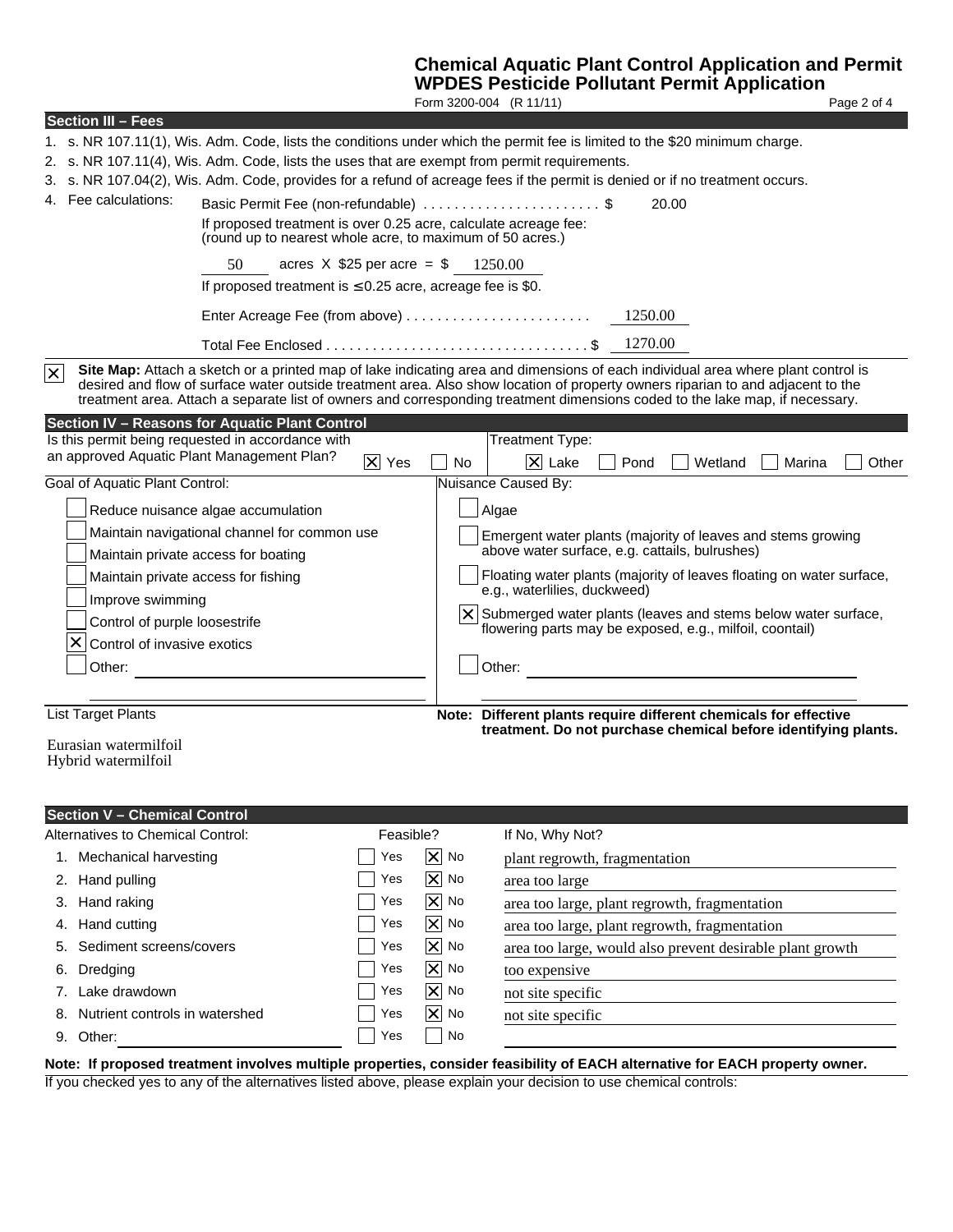Form 3200-004 (R 11/11) Page 3 of 4

**Section V – Chemical Control (continued)**

Trade Name of Proposed Chemical(s) DMA 4 IVM (liquid 2, 4-D)

|                                         | Method of Application: LittLine, Littoral Zone Treatment Technology                |         |       |      |  |
|-----------------------------------------|------------------------------------------------------------------------------------|---------|-------|------|--|
|                                         | Will surface water outflow and/or overflow be controlled to prevent chemical loss? | l Yes   | XI No |      |  |
|                                         | Have the proposed chemicals been permitted in a prior year on the proposed site?   | ∣XI All | Some  | None |  |
| What were the results of the treatment? |                                                                                    |         |       |      |  |

2014 trial treatment had a successful outcome which planned for the 2016 proposed treatment. See Onterra's final report for details.

#### **Note: Chemical fact sheets for aquatic pesticides used in Wisconsin are available from the Department of Natural Resources upon request.**

#### **Section VI – Applicant Responsibilities and Certification**

- 1. The applicant has prepared a detailed map which shows the length, width and average depth of each area proposed for the control of rooted vegetation and the surface area in acres or square feet for each proposed algae treatment.
- 2. The applicant understands that the Department of Natural Resources may require supervision of any aquatic plant management project involving chemicals. Under s. NR 107.07, Wis. Adm. Code, supervision may include inspection of the proposed treatment area, chemicals and application equipment before, during or after treatment. The applicant is required to notify the regional office 4 working days in advance of each anticipated treatment with the date, time, location and size of treatment unless the Department waives this requirement. Do you request the Department to waive the advance notification requirement?  $\Box$  Yes  $\Box$  No
- 3. The applicant agrees to comply with all terms or conditions of this permit, if issued, as well as all provisions of Chapter NR 107, Wis. Adm. Code. The required application fee is attached.
- 4. The applicant has provided a copy of the current application to any affected property owners' association, inland lake district and, in the case of chemical applications for rooted aquatic plants, to all owners of property riparian or adjacent to the treatment area. The applicant has also provided a copy of the current chemical fact sheet for the chemicals proposed for use to any affected property owner's association or inland lake district.

| I hereby certify that the above information is true and correct and that copies of this application have been provided to<br>the appropriate parties named in Section II and that the conditions of the permit and pesticide use will be adhered to. |
|------------------------------------------------------------------------------------------------------------------------------------------------------------------------------------------------------------------------------------------------------|
| Date Signed                                                                                                                                                                                                                                          |
|                                                                                                                                                                                                                                                      |

All portions of this permit, map and accompanying cover letter must be in possession of the chemical applicator at time of treatment. During treatment all provisions of Chapter NR 107, specifically ss. NR 107.07 and NR 107.08, Wis. Adm. Code, must be complied with, as well as the specific conditions contained in the permit cover letter.